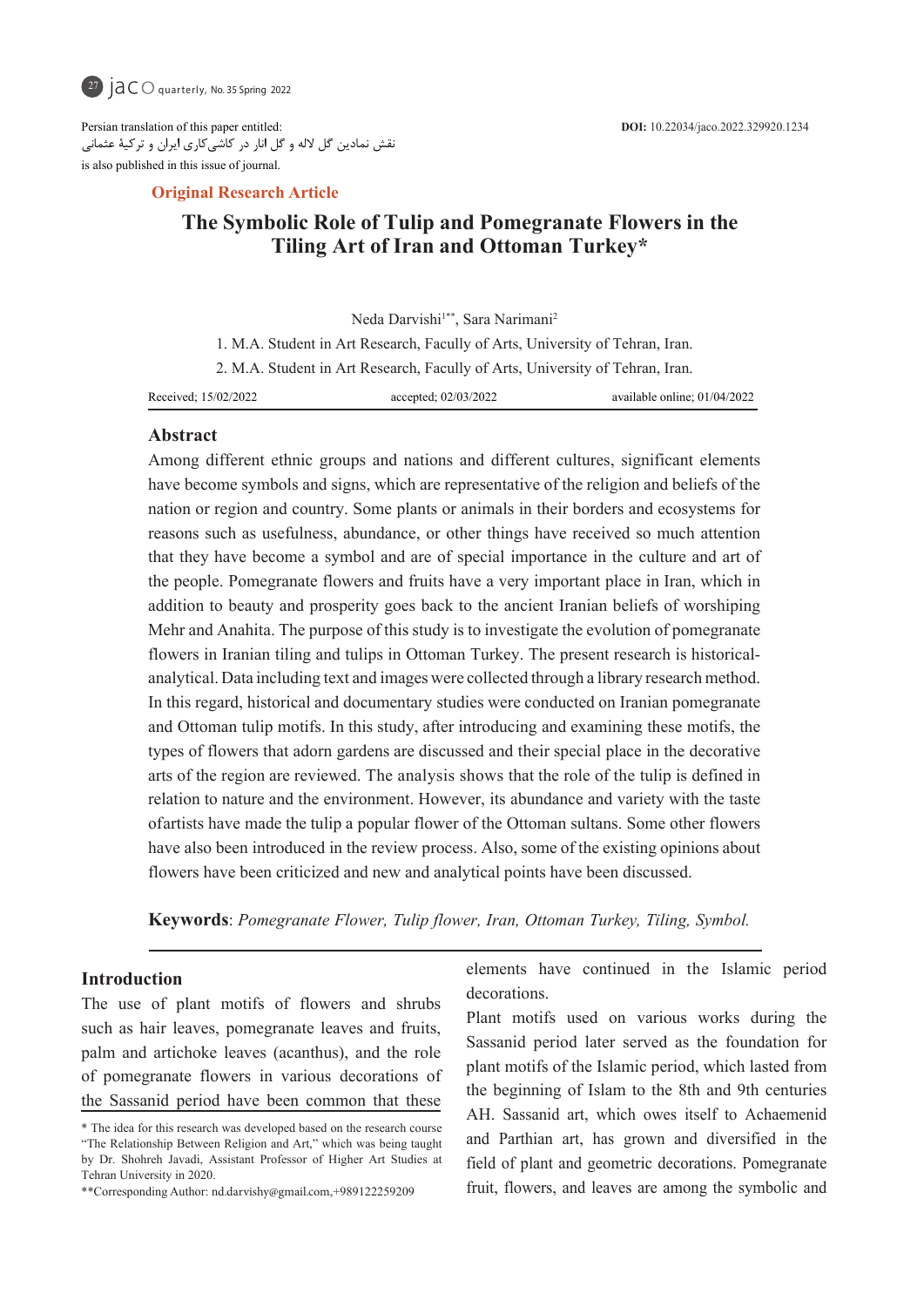practical roles in Iranian art. Pomegranate is one of the oldest fruits known to man, which have grown wild at the beginning of agriculture and is one of the first fruits cultivated by man. Archaeological evidence suggests the presence of pomegranates on pottery in the fourth and third millennia BC. Pomegranate is one of the holiest trees that has maintained its high position among Iranians to this day. The pomegranate's representation is a symbol of blessing and fertility and a symbol of Anahita, the goddess of blessing and fertility. The red color of the pomegranate and the upper part of the pomegranate fruit in yellow and orange flags remain in the sun and have been associated with Mehr-Mitra. Pomegranate is a decorative symbol in Eastern art and its fruit is seen among the leaves in the decorations of the Sassanid period. Pomegranate has a high status and symbolic mission in pre-history mythology and Iranian art. The role of pomegranate in works of art indicates deep meanings of life such as infertility, abundance and blessing, and fertility.

#### **Research questions**

1. How has the pomegranate flower been symbolized and presented in Iranian works of art?

2. How has the tulip flower been symbolized in Ottoman Turkey and even reflected in the region?

# **Pomegranate flower as a symbol in Iranian tiling**

Almost all the major religions in the world have sanctified pomegranate and attributed various meanings to it. Ancient Greek mythology in the story of the abduction of Persephone by Hades, the god of the underworld, considers this fruit a symbol of life, death, and rebirth. The pomegranate plant is evergreen throughout the year, and therefore, the human mind attributes the immortality of the soul to it. Many seeds in the heart of the fruit indicate blessing and abundance. Many holy books refer to pomegranate seeds and pay homage to the beauty of the blossoming pomegranate, and the taste of its fruit, and consider this flower a symbol of prosperity and fertility.

Pomegranate fruit has a special meaning and value in architectural forms. The famous palace of Shah Suleiman had columns whose capitals were all decorated in the shape of a pomegranate. Other palaces of Jewish kings also had many walls that displayed similar decorations among the leaf forms. In Buddhist art, pomegranate has found a sacred meaning along with some other fruits. Seeing the pomegranate as a symbol of eternal life and the Day of Judgment is evident in Christian art - paintings and sculptures of Mary and Jesus around the world.

Muslims consider the pomegranate tree and its fruit sacred because they are mentioned in the gardens of Aden. Other fruits and trees such as grapes, figs, pears, apples, and olives have been also mentioned in the gardens of paradise, but why fruits and pomegranate flowers have a special and repetitive place in artistic motifs and poetry, Persian literature. According to the available historical and visual evidence, this sanctity dates back to ancient Iran, the continuation of which we see in the Islamic era. In Anatolia and the Middle East, newlyweds are still given pomegranates to bless their many children. For Muslims, pomegranate is a symbol of beauty, and eating it improves health, beauty, and freshness. The Holy Prophet (PBUH) advised pregnant women: If you want beautiful children, eat pomegranates. The pomegranate tree, along with the olive, date, and fig trees, is one of the four sacred trees in Muslim belief. Jewish mysticism called Kabbalah respects the pomegranate in many of its rituals.

In modern-day Turkey, many families throw pomegranates on the ground on New Year's Eve to be "broken" and begin the New Year in a symbolic gesture with blessings and abundance.

The symbol of fertility and beauty of pomegranate has a long and prominent history in the arts of literature and decoration of Iranian architecture. The origin of the pomegranate fruit is Iran and Afghanistan, where it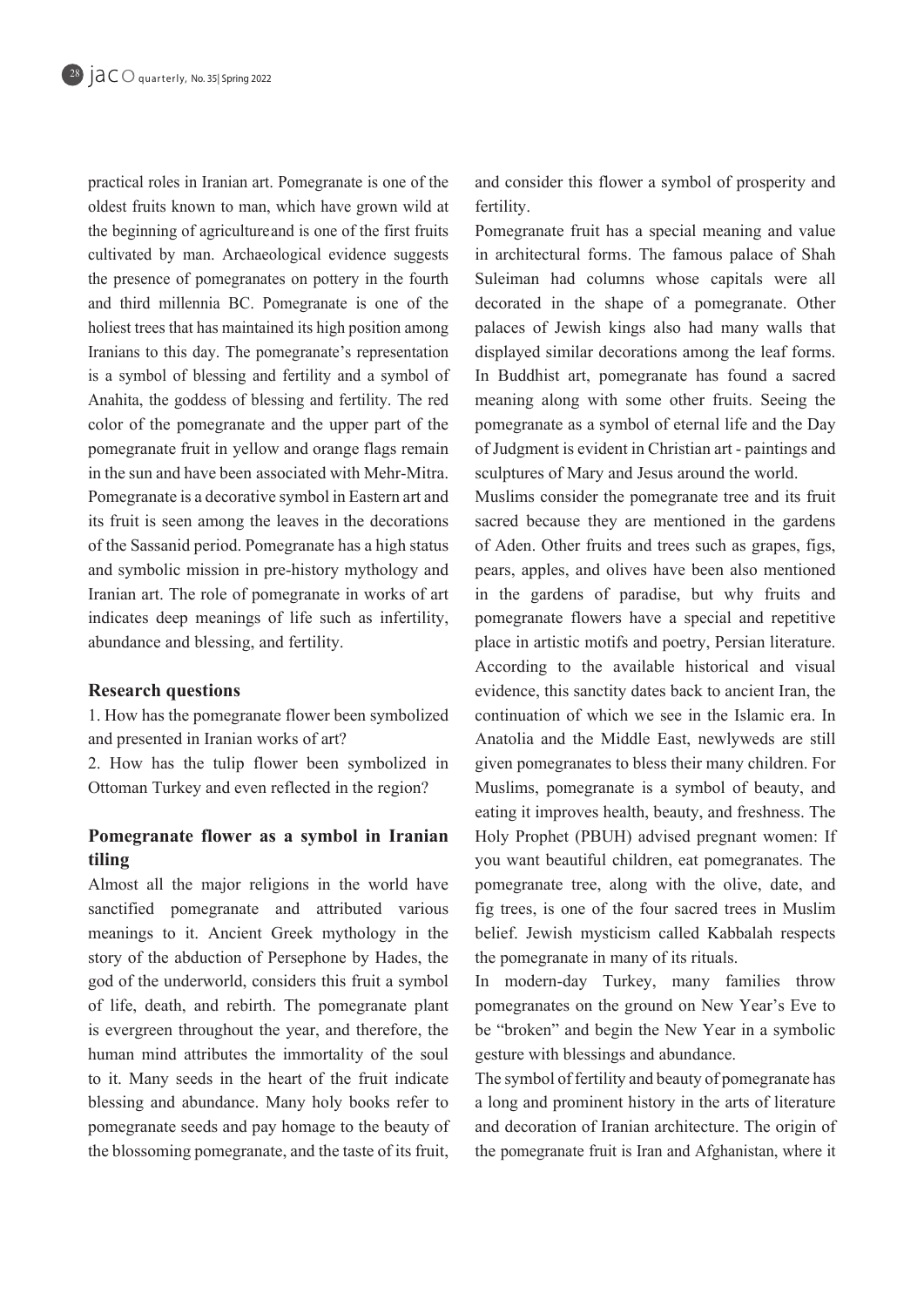29

has been used as a sacred symbol and has been revered in Zoroastrian worship rituals  $(Fig. 1)$ .

For example, the seven pomegranate sticks, the religious elements, and the pomegranate fruit have been a symbol of the immortality of the soul and the perfection of nature. In Iranian mythology, Esfandiar became invincible after eating pomegranate. The presence and appearance of pomegranate in ancient and modern Iranian poetry and literature, which is derived from religious beliefs, is .abundant

The pomegranate flower has had a profound and obvious effect on architectural decorations, especially Iranian tiles throughout history. "Narbala" is the original Persian name and one of the most important symbols of Iranians, literally meaning the flower of the pomegranate tree and the name of one of the beautiful and kind Persian queens, the wife of Darius the Great, which was used in inscriptions, relief stones, and sculptures of that time (Fig. 2). With a little care in the pomegranate flower can be seen in the hands of the sculptures and reliefs left by Darius the Great, Narbla-Crown Prince.

In symbolic and mythological theories, pomegranate, because of its numerous seeds, is first and foremost a symbol of fertility and reproduction and fertility and abundance of blessings. Pomegranate is sacred in Zoroastrianism and Zoroastrians used it in their religious rites. Yarsan Kurds now use this product in their

#### religious ceremonies (Ahangari & Hosseini, 2020).

In Iranian culture, a pomegranate has been considered a female, which is a symbol of immortality and fertility and has been attributed to Anahita, the goddess of pure and holy waters, in abundance. The pomegranate flower is one of the decorative symbols in the architecture of ancient Iran, which is mostly used in Achaemenid palaces to decorate the walls as well as the role of horse necklaces and column heads. Some archaeologists believe that these masonry flowers are lotus, while the lotus flower was a sacred plant in Hinduism, Buddhism, and ancient Egypt, but is sometimes mentioned in Persian art and culture. According to recent research, according to evidence and documents, this sacred flower in Achaemenid and Sassanid art is the same pomegranate flower that has its roots in Iranian beliefs.

In a relief from Persepolis (now in the Museum of Ancient Iran in Tehran), Darius the Great holds a pomegranate flower or two buds. In the famous painting of the Achaemenid emperor in Persepolis, also known as the "Treasury painting", the Achaemenid king is receiving representatives of all the subordinate lands of Greater Iran in his presence, while holding a large flower as a sign of peace and friendship. This painting, which is now in the treasury building, was first in the center of the large painting of the eastern stairs of the Apadana Palace in Persepolis. The Apadana Palace is one of the oldest palaces in Persepolis, which was built by order of Darius



Fig. 1. Pomegranate is a familiar and sacred symbol. Source: Rafi'i, 1998, 243.



Fig. 2. Pomegranate flower symbol in Iranian architectural and tiling decorations. Source: Ghasemi & Shirazi, 2013.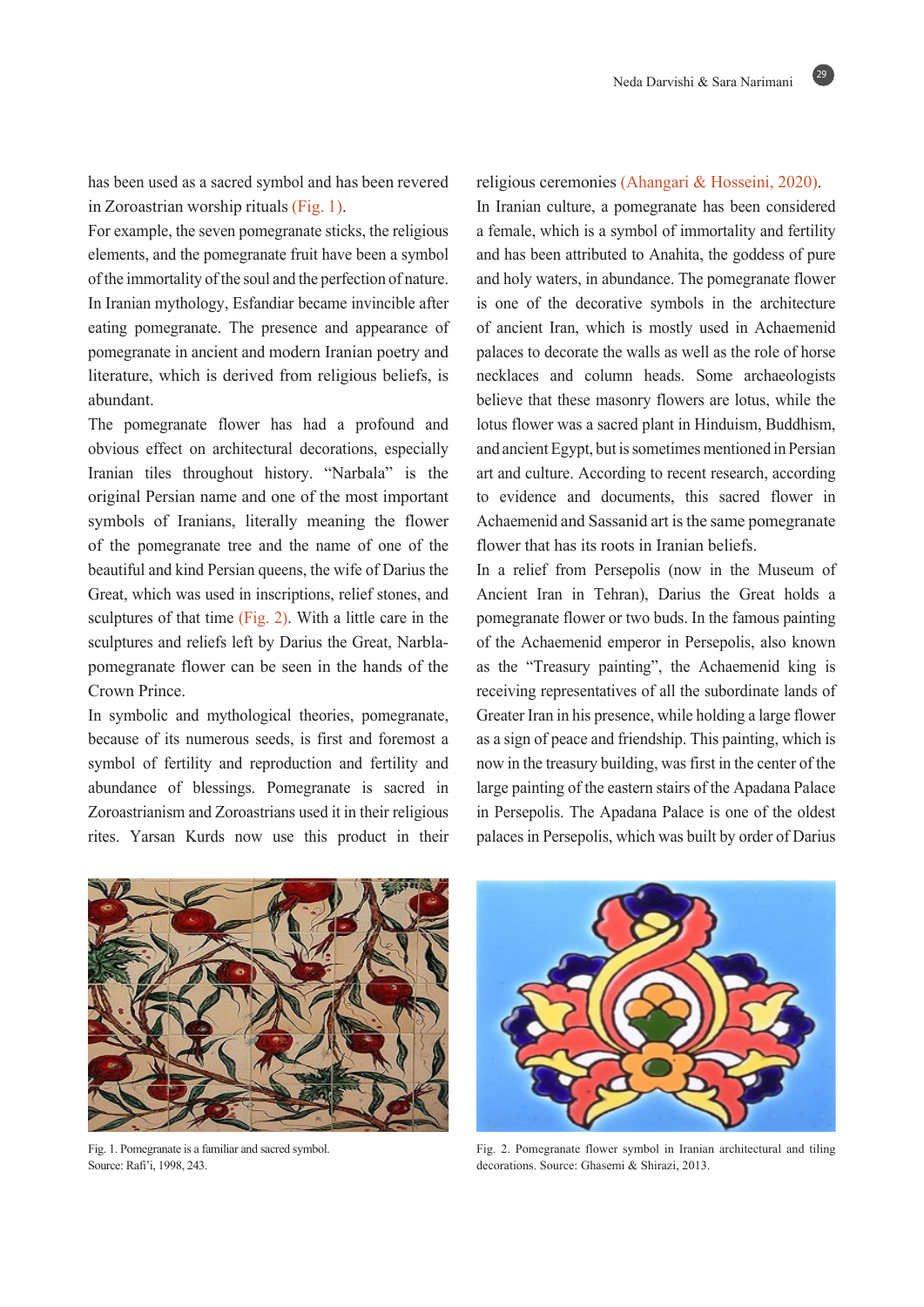the Great  $(522-486 \text{ BC})$ . It was used for celebrations and ceremonies, including the reception of representatives of countries dependent on the presence of the emperor, Persepolis Palace Palace, and residence. It was not a permanent place for kings, but a place of worship for the rituals of Mehregan and Nowruz. Some scholars, following the German archaeologist Schmidt I, attribute the image of the Achaemenid emperor in this painting to Darius the Great. As "Heidmari Koch", the German Iranologist also considers the role of the person sitting on the throne belongs to Darius the Great and considers the flower he holds in this painting to be a "lotus flower". He writes in the description of this painting: In the left hand of the king is a lotus flower with two buds, while the pomegranate flower with two buds is visible  $(Fig. 3)$ . The Crown Prince also holds this flower, which is only in the picture of this father and son. "Lotus flower is abundant in Persepolis paintings, but not with two buds ..."

In this petroglyph, we see a large flower, with flower cups or petals in the middle of the petals or calyx, and straight stems in the emperor's hands, with round or spherical buds on either side of the flower. By examining the role of flowers in this petroglyph and comparing it with different examples of flowers in nature, we believe that the flower is not a lotus but a flower that the king and his crown prince have in their hands is a pomegranate flower or "Persian flower".

For centuries, tulips played an important role in world art, especially in Turkish art. The Ottomans not only decorated their gardens with tulips but also called the years  $(1108-1091)$  the "Tulip Age". The Ottoman Turks also transferred their love for this plant to interior designs (Fig. 4).

Between 1634 and 1637, a period called Tulipomania started in the Netherlands when all the artists started using tulips in their paintings. During this period of tulip madness, which was also common in Europe, these flowers were used not only outdoors but also indoors, turning interior spaces into tulip gardens with decorations. However, tulips became popular again in



Fig. 3. Pomegranate flowers and buds, lithographs of Persepolis. Source: Kiani, 1995, 18.



Fig. 4. Exaggerated tulips in miniature. Source: Adam, 1993.

the first quarter of the nineteenth century, when tulips were also commonly used designs.

In the design of the form, both closed and the blossomed forms of tulips were used, biomimetic is featured in this design, which also led to the new popularity of tulips. This study found that the six petals are approximately equal in shape. Beautiful and vivid colors and thin and long stems are the main features of tulips that inspire the design.

The root of the word "tile" is from the ancient Persian phrase "Cin-I" comes from The Iranian name "Kasi"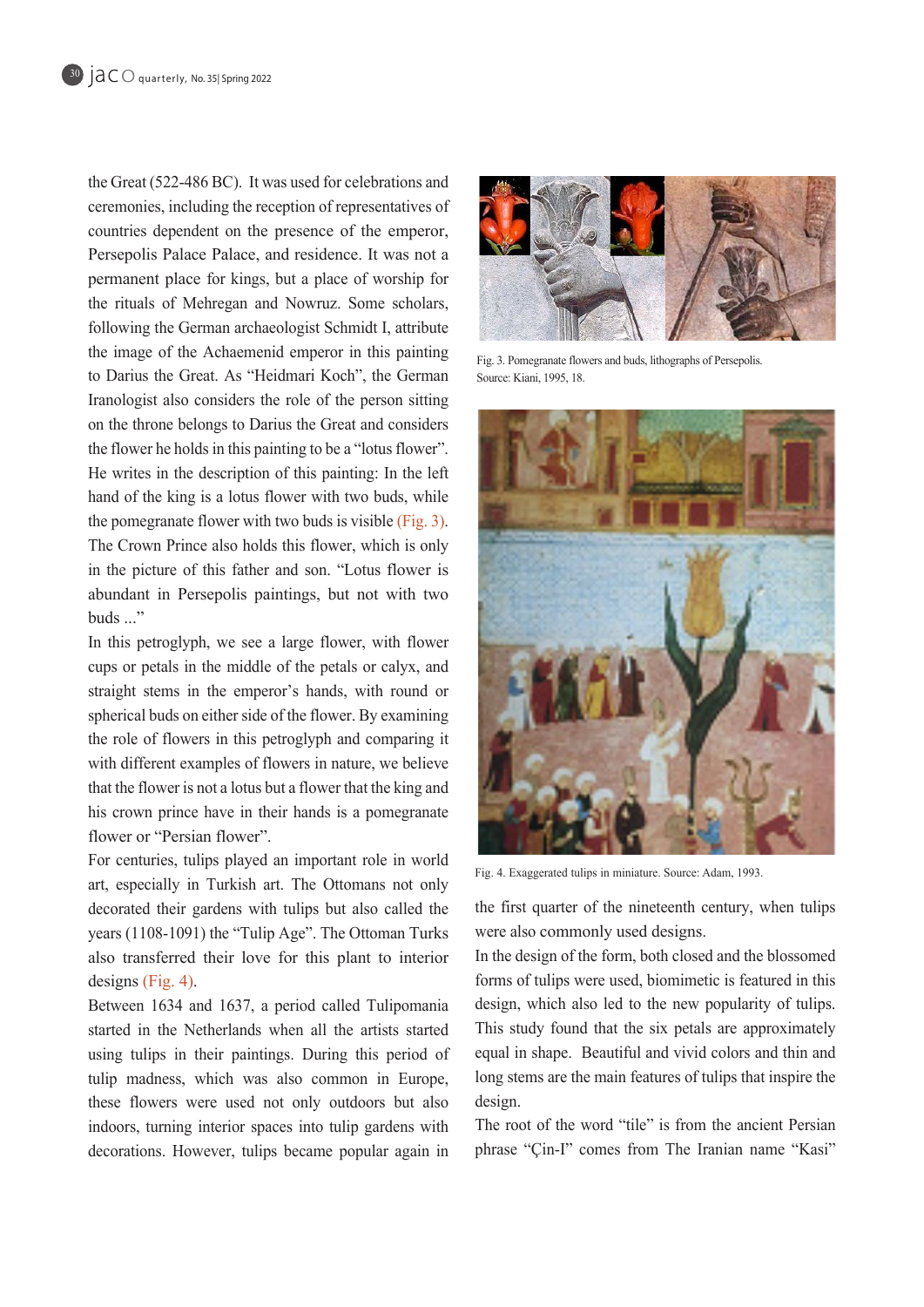31

or "Kashi which is special for glazed pottery attributed to the city of Kashan  $(Alavi, 2011, 9)$ . In some sources, the word tile is adapted from the name of Kashan city, which has been known as the center of the pottery industry since the early Islamic era. The same word is used in Turkish for glazed designs.

Tiling, which is very important in traditional Turkish art, has been developed over several centuries, and tiling is widely used in the architectural decoration of many Turkish monuments, monuments, as well as other Asian states  $(Fig. 5)$ .

In the post-Ottoman period, especially when the empire was in its development stage, tile art was constantly improved through many of the innovative techniques introduced at the time, and this art continued after the decline of the art quality and the fall of the Ottoman Empire years later.

In the second half of the sixteenth century, craftsmen began to use a new method called glazing. The most common patterns of this time were chrysanthemums and clouds, bouquets of lavender, tulips, and roses, which are often mistaken for the role of Damascus because these patterns were first common in Damascus in the 10th century AH. The best examples of this technique can be seen in Iznik tiles. Iznik pottery represents the art of pottery in the lands under Ottoman rule (Fig. 6). Iznik

is a city in Bursa Province, located 90 km southeast of Istanbul. The body of this type of pottery is made of white clay and its fame is due to the extensive use of  $colored$ glazes (Blair & Bloom, 1994, 222).

Flowers were very popular with the Ottoman Turks. Tulips, centipedes, violets, and violets, which were very valuable in Turkish culture, were gradually used by the Ottoman elite to fill the composition of the outfit. Karamami, one of the artists of Sultan Suleiman's court, changed the form of Ottoman gilded motifs by substituting natural flowers such as tulips, roses, lavender, and carnations instead of traditional and abstractmotifs and Islamic motifs (Allan, 1991, 74).

The designs were made by court miniaturists in Istanbul and then sent to Iznik. These patterns were mostly cobalt blue, turquoise, green and white, and less brown, pink, and gray. Other colors that are occasionally seen include coral red, which is widely used for soothing underglaze. The solid black lines or black backgrounds that define the design were effective on these multiple colors (Fig.  $7$ ).

This period is also called the naturalistic period because you can see different types of flowers such as rose, carnation, pomegranate, lavender, violet, as well as designs and descriptions of tulip-like flowers. The Turkish flower of Rostam Pasha Mosque (939)



Fig. 5. Tulip and carnation flowers, Ottoman tiling. Source: Ferrier, 1995, 267.

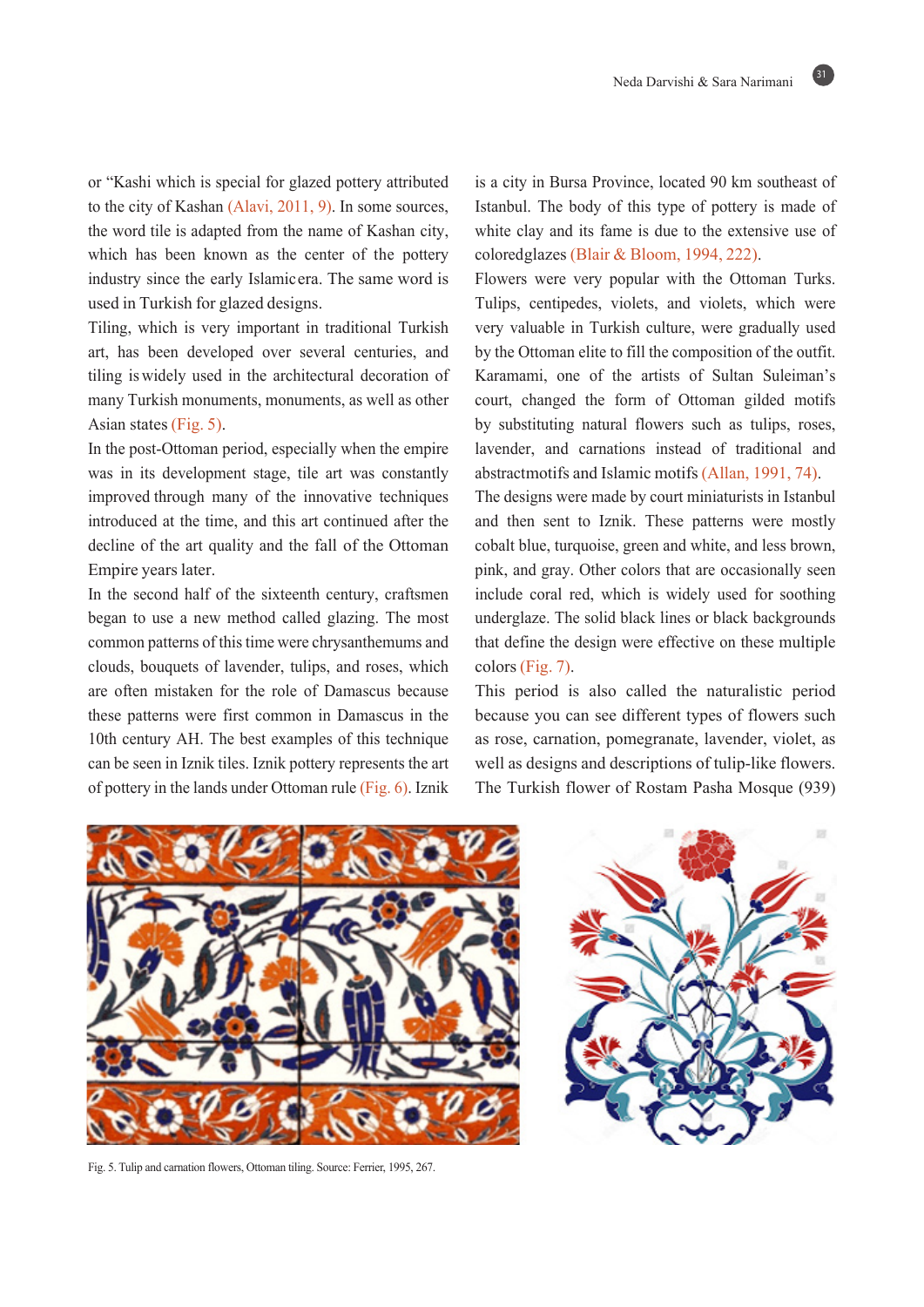

Fig. 6. A composition of violets, tulips in Ottoman Turkey. Souce: Denny, 2004, 154.



Fig. 7. The role of tulips, red flowers, and white blooms on Ottoman Turkish ceramic plates. Source: Allan, 1991, 69.

is an example of new technical development and tile patterns on the walls, altar, and columns of the mosque. Examples such techniques can be seen in Sokullu Mehmet Paşa (949) Kadırga, Takkeci Ibrahim Ağa (969) mosques.

The private room of Sultan Murad III in Topkapi Palace is probably the best place to see these high-<br>quality tiles (Fig. 8).

The walls of the room up to the dome are covered with such tiles. On the white ground, pomegranate flowers are seen in a circle, as well as Chinese and green clouds in green and red. In the second half of the sixteenth century, such designs were very common. The composition includes spring flowers - blooms on the branches on the walls of the chamber (Fig. 9). The front of the palace circumcision room, which dates back to 1018, is also decorated with similar tiles.

The court miniaturists at that time first implemented

the design on the tile and then, in coordination with other architectural and lighting features, chose the design according to the place where the work was located (Fig.  $10$ ).

The sources refer to the wild tulip native to Turkey, but these large blue flowers are similar to the pomegranate flowers and the Iranian plantain, which have no resemblance to the tulip and are most likely derived from Persian motifs  $(Fig. 11)$ .

## **Conclusion**

In this study, the authors discuss pomegranate, which has been one of the oldest fruits known to man, which grew wild at the beginning of agriculture and later became one of the first fruits cultivated by humans. Archaeological evidence suggests the presence of pomegranates on pottery in the fourth and third millennia BC. Pomegranate is one of the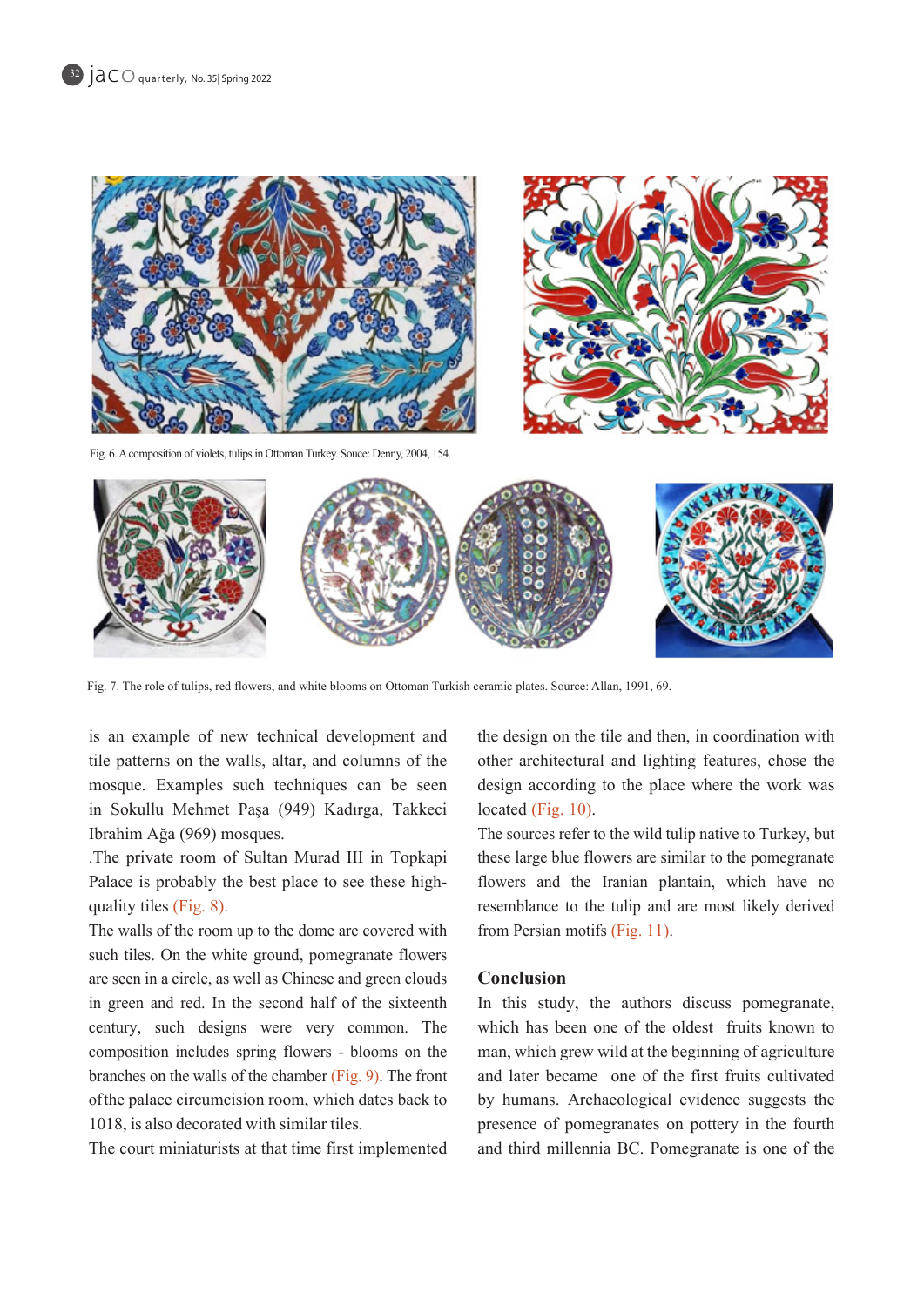$33<sup>°</sup>$ 



Fig. 8. Red Arabesques - four flowers, white pomegranate flowers on an azure background. Source: Watson, 1998, 453.



Fig. 9. Samples of spring flowers and blossoms in tiling. Source: Rafi'i, 1998, 234.



Fig. 10. Sample of cloves in tiling. Source: Ghasemi & Shirazi, 2013, 53.



Fig. 11. Red tulips, pomegranate flowers, and multi-feathered-blue flowers on a white background of Ottoman Turkey. Source: Carswell & Henderson, 2003, 29.

holiest trees that has kept its sanctity among Iranians until today. It has had a high status in the myths and arts of ancient Iran since prehistoric times, and its symbolic mission and full symbol. The tulip is also present in the myths and symbols of Ottoman Turkey. The symbol and execution methods in these flowers can be examined. For centuries, tulips have played a major role in world art, especially Turkish art. The Ottomans decorated their gardens with tulips because they believed they were a good symbol.

The tulip is also associated with the religions and beliefs of the people of the world, especially the Ottoman Turks, who have used this role extensively with carnations and other flowers in artistic .decorations

#### **Reference** list

- Ahangari, B. & Hosseini, S. R. (2020). Investigating the effect of Sassanid decorative designs on the altar decorations of the Urmia Grand Mosque. Researches in Islamic Architecture, 9(3), 61-80.
- Alavi, M. (2011). Kashi. Esfahan: Jahad Daneshgahi.
- Adam, N. (1993). Turguie au Nom de la Tulip. Ville de Boulogne: editions de l'albaron.
- Allan, J. W. (1991). *Islamic ceramics*. oxford, London. Ashmolean museum.
- Blair, Sh. & Bloom, J. (1994). The Art and Architecture of Islam. London: Yale university.
- Carswell, J. & Henderson, J. (2003). *Iznik: pottery for* the Ottoman Empire. Islamic Art Society.
- Denny, W. B. (2004). *Iznik The artistry of* ottomanceramics. London: Thames and Hudson.